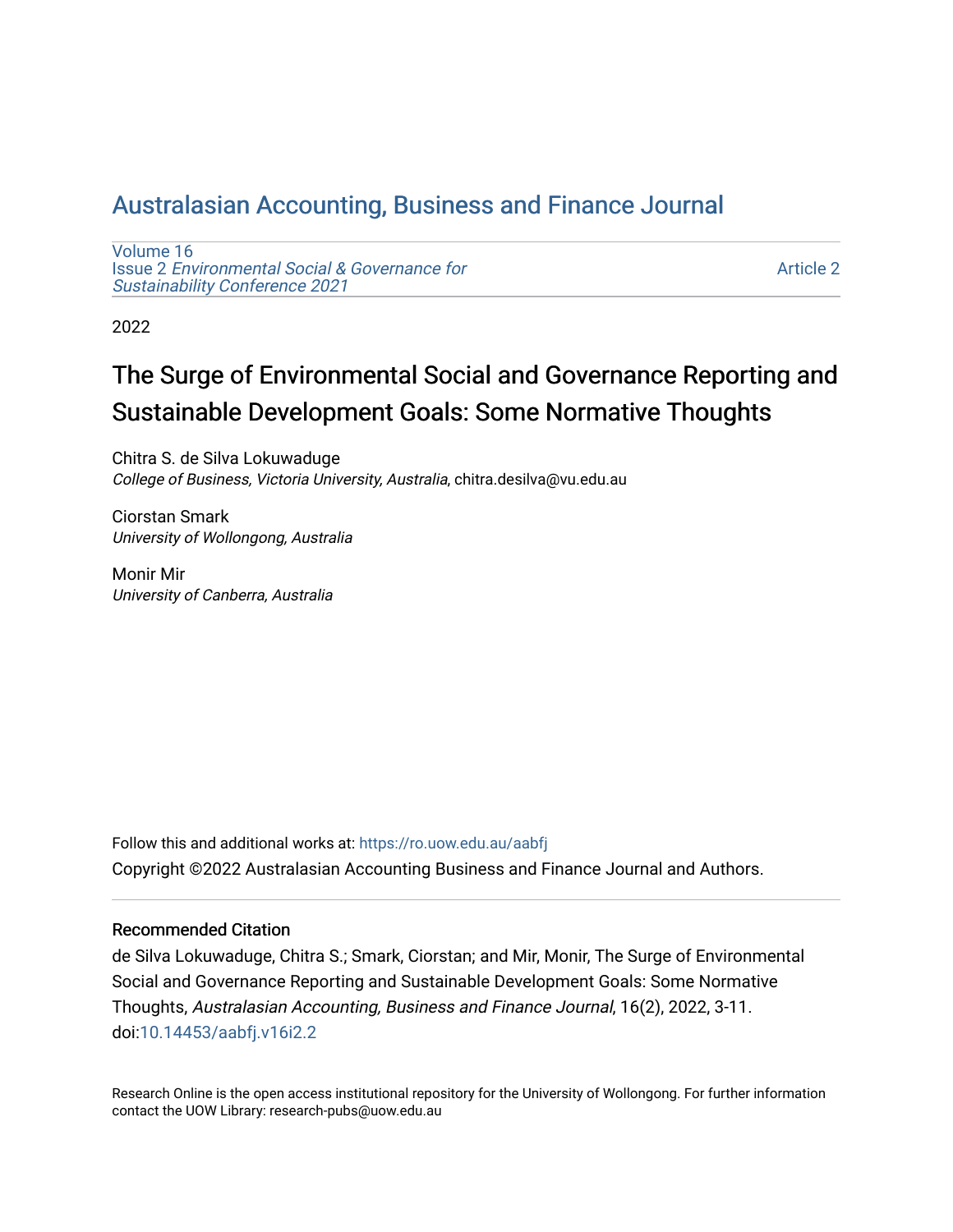### The Surge of Environmental Social and Governance Reporting and Sustainable Development Goals: Some Normative Thoughts

#### Abstract

The rising demand for Environmental Social and Governance (ESG) disclosure by stakeholders has created a new tide of sustainability reporting, including Sustainable Development Goals (SDGs). With this new rising tide, the need for enhanced credibility in ESG information has stimulated the development of carbon accounting, ESG disclosure measures and regulations around the world. The aim of this article is to analyse the risks and opportunities of ESG practices and the impact of different stakeholders on the measures, tools and frameworks, including SDGs used among different sectors to report sustainability performance. This study finds that business leaders worldwide have an opportunity to use transparent information about ESG risks and opportunities to promote more effective engagement with investors and other stakeholders and global, national and organisational leaders have a legal and ethical responsibility to deliver sustainable outcomes to their global and local communities.

#### Keywords

ESG, SDG, sustainability, Carbon accounting, Climate change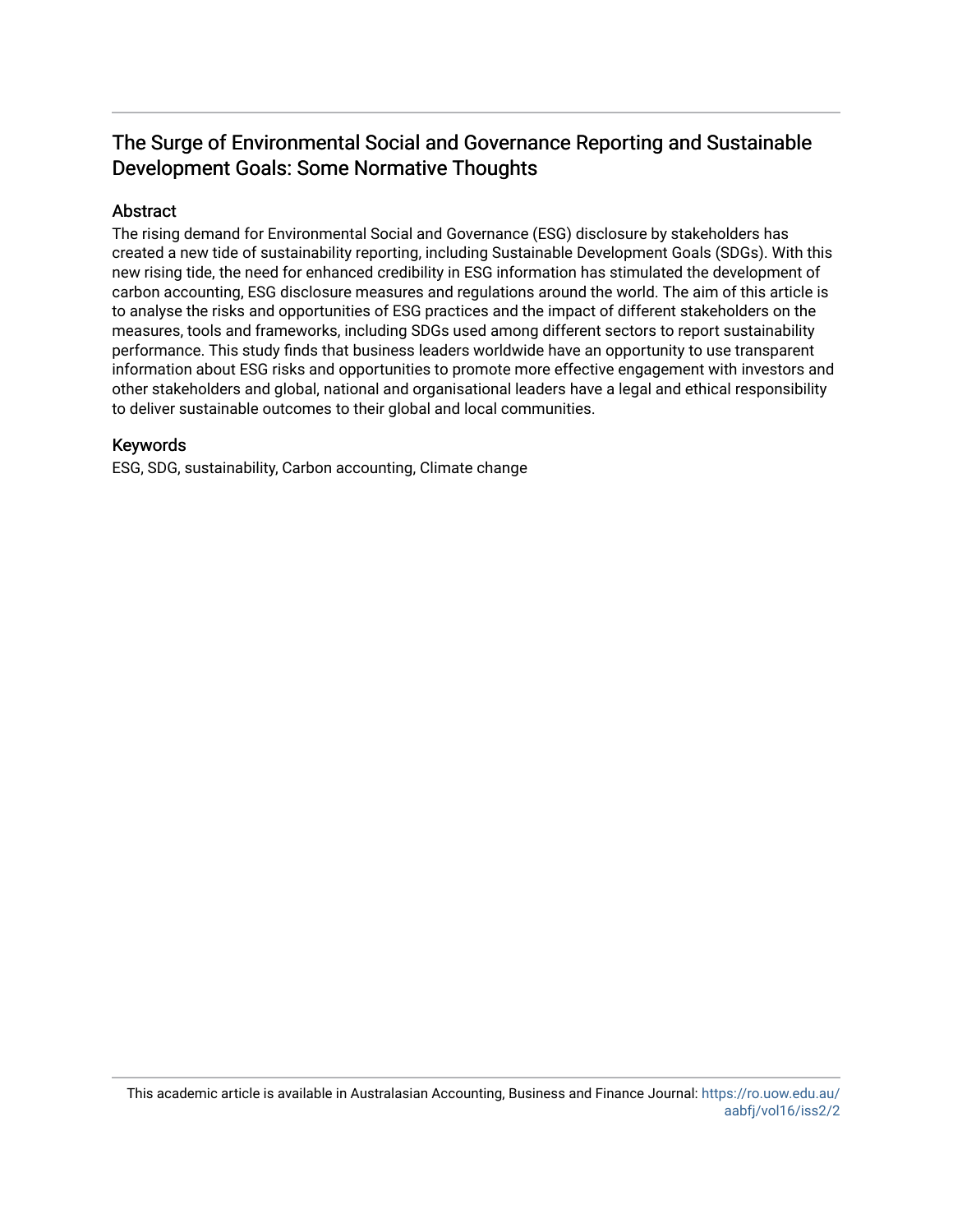

## **The Surge of Environmental Social and Governance Reporting and Sustainable Development Goals: Some Normative Thoughts**

**Chitra S. De Silva Lokuwaduge[1](#page-2-0) , Ciorstan Smark[2](#page-2-1) and Monir Mir[3](#page-2-2)**

#### **Abstract**

The rising demand for Environmental Social and Governance (ESG) disclosure by stakeholders has created a new tide of sustainability reporting, including Sustainable Development Goals (SDGs). With this new rising tide, the need for enhanced credibility in ESG information has stimulated the development of carbon accounting, ESG disclosure measures and regulations around the world. The aim of this article is to analyse the risks and opportunities of ESG practices and the impact of different stakeholders on the measures, tools and frameworks, including SDGs used among different sectors to report sustainability performance. This study finds that business leaders worldwide have an opportunity to use transparent information about ESG risks and opportunities to promote more effective engagement with investors and other stakeholders and global, national and organisational leaders have a legal and ethical responsibility to deliver sustainable outcomes to their global and local communities.

#### *JEL classification:* M40, Q01

*Keywords:* ESG, SDG, sustainability, Carbon accounting, Climate change

1

<span id="page-2-0"></span><sup>1</sup> Victoria University Business School, Victoria University Melbourne, Australia. Chitra.DeSilva@vu.edu.au

<span id="page-2-1"></span><sup>2</sup> University of Wollongong, Australia.

<span id="page-2-2"></span><sup>&</sup>lt;sup>3</sup> University of Canberra, Australia.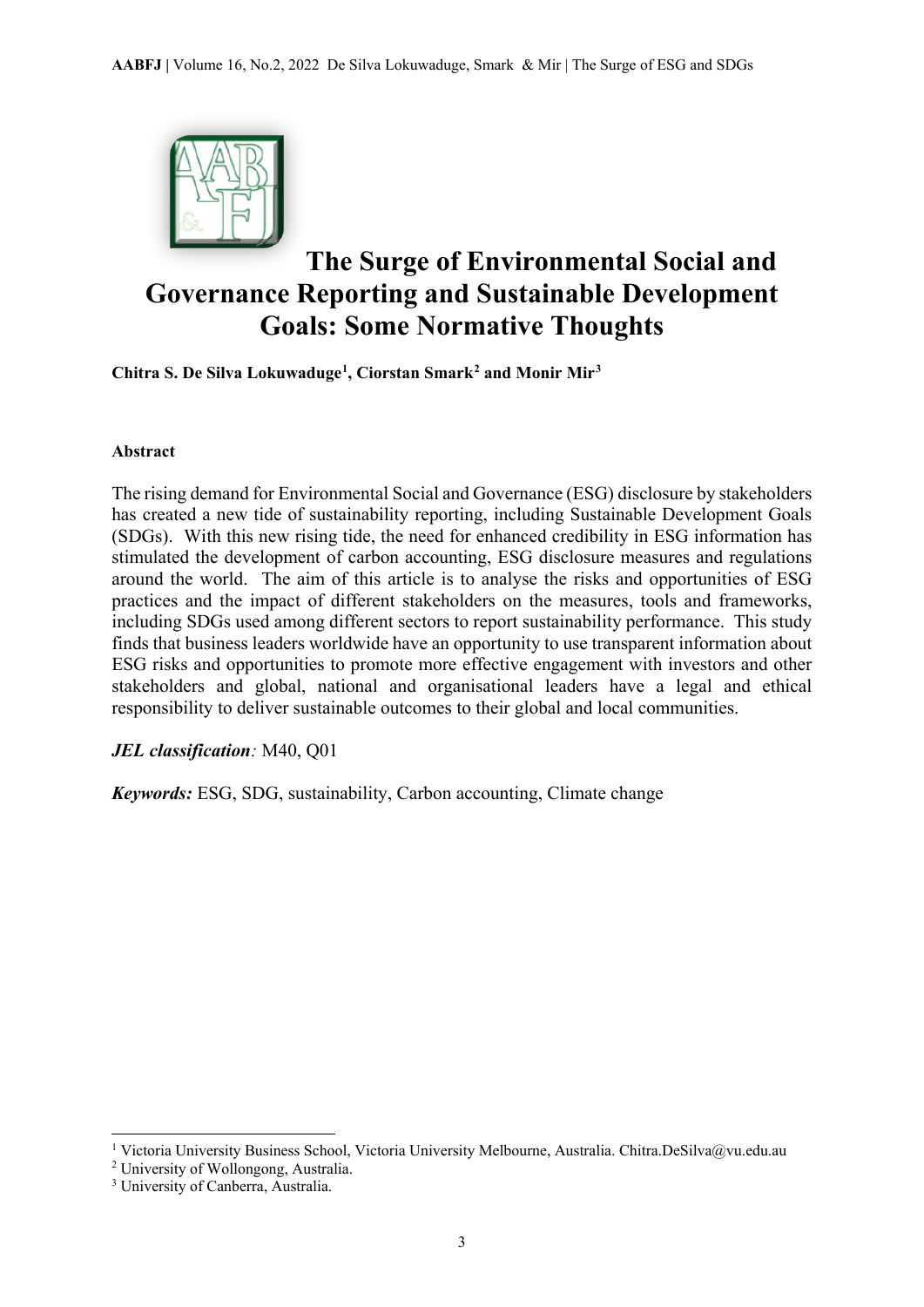#### **1. INTRODUCTION**

Addressing, and reporting on environmental Social and Governance (ESG) issues and the UN's Sustainable Development Goals (SDGs) is increasingly being positioned as a key strategic priority among nations, business communities, not for profit and community organisations around the world. The United Nations Climate Change Conference- COP26 2021 – the 26th annual summit 'Conference of the Parties' held in November 2021, at a time when climate change has gone to a global priority. Back in 2015, at COP21, the Paris Agreement was born, and for the first time, every country agreed to work together to limit global warming to below 2 degrees Celsius, aim for 1.5 degrees and submit or update their plans for reducing carbon emissions, known as nationally determined contributions (NDCs), every five years (United Nations. 2015b). COP26 concluded in Glasgow on 13 November 2021, with all countries agreeing to keep the 1.5 degrees limit alive (UK government 2021) and to finalise the outstanding elements of the 2015 'Paris Agreement'. While global leaders committed to the global measures, business leaders and corporate boards are accountable for establishing corporate mission purpose and strategies, how resources are allocated and what measures are used to evaluate sustainable corporate performances (Amran et al 2015; Adams 2017; De Silva Lokuwaduge and De Silva 2020).

On a global scale, leaders in the corporate world understand the importance of ESG risks and opportunities related to their business models as a strategic priority, and the influence of making positive contributions toward sustainability (Adams, 2017, Lokuwaduge and Heenetigala, 2017, de Silva Lokuwaduge et al., 2020), and thus to people and to the planet are important in safeguarding their social license to operate. Kiron et al (2015) explained how organisations that take a leadership role in sustainability benefit such as competitive advantage in capital markets by generating better returns for shareholders; stakeholders through improving reputation and credibility; attracting and retaining individuals who want to contribute to sustainability and attract more customers who value the sustainable products.

Sustainability risks are usually interconnected, and corporate boards need to understand and make the connections for better outcomes, for example, between climate change, water quality, biodiversity and societal impacts etc. Investors are also increasingly looking for enhanced ESG disclosures. Some jurisdictions may require or regulate ESG related reporting for consistent, comparable, and assurable sustainability-related information that enhances corporate reporting quality (IPCC 2021). The latest move in the ESG reporting framework is the establishment of the International Sustainability Standards Board (ISSB), which will enable global standards, compatible with any multi-stakeholder-focused comparable and assurable sustainabilityrelated information consistent with any jurisdictions where disclosures are mandatory or voluntary.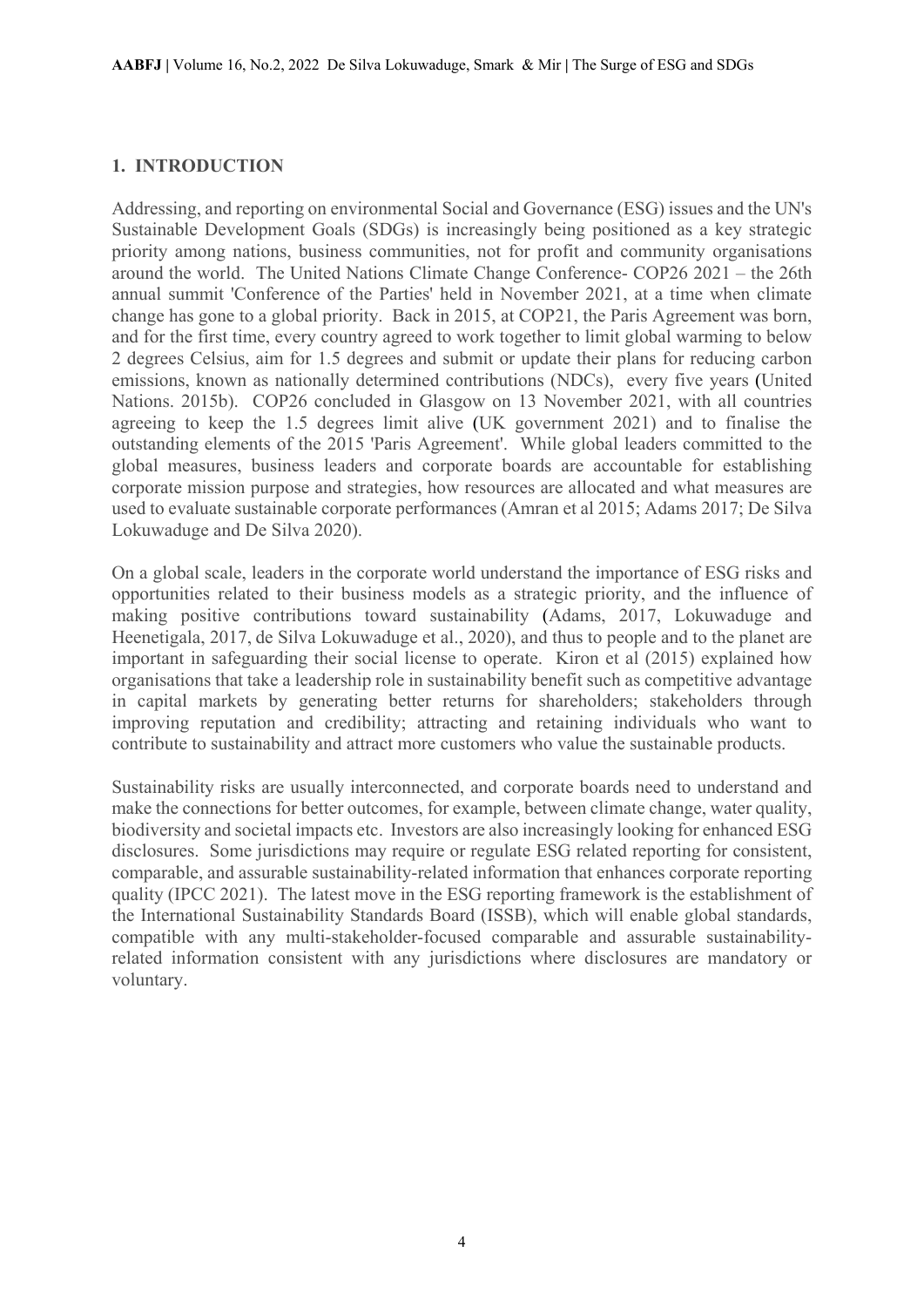#### **2. ESG to SDGs**

With the rise of ESG risk disclosure regulations and policies around the world during the last decade, the expectation of all the relevant stakeholders, including investors, is that companies have a defined transparent and accountable public disclosure and reporting framework to identify and quantify ESG risks and opportunities, and integrate these risks and opportunities into their strategies (De Silva Lokuwaduge and De Silva 2020). Corporate boards' oversight is central to defining the organisation's critical stakeholders and overseeing the identification, measurement, and disclosure of sustainability performance. The ESG concept, which is generally related to ethical and socially responsible investment (Amran et al 2015), provides incentives for the corporate sector to commit to SDGs.

The United Nations realised the importance of addressing crucial issues such as extreme poverty and hunger, human rights violations, climate change throughout the world and announced global Sustainable Development Goals (SDGs) in 2015, the 2030 Agenda for Sustainable Development, calling all the nations and stakeholders worldwide to implement this plan for a better future (UN General Assembly, 2015). Built upon the Millennium Development Goals, the UN promised to "resolve, between now and 2030, to end poverty and hunger in every part of the world; to combat inequalities within and among countries; to build peaceful, just and inclusive societies; to protect human rights and promote gender equality and the empowerment of women and girls, and to ensure the lasting protection of the planet and its natural resources. To create conditions for sustainable, inclusive and sustained economic growth, shared prosperity and decent work for all, taking into account different levels of national development and capacities" (UN 2015a, p 3).

As noted by Savaresi (2016), with the Paris Agreement, countries have to establish an Enhanced Transparency Framework (ETF). Countries have to report on actions taken, and progress made in climate change mitigation adaptation measures, and support provided or received in their progress report every five years. The Paris Agreement also provides for international procedures for the review of the submitted reports. The information gathered through the ETF will feed into the global stocktake, which will assess the collective progress towards the long-term climate goals, which will lead to countries setting more ambitious plans in the next round. Large-scale investments are required to significantly reduce emissions and adaptation of strategies and policies. Climate finance is crucial for the mitigation of adverse effects, and the Paris Agreement encouraging voluntary contributions by other parties reaffirms that developed countries should take the lead in providing financial assistance to countries that are less endowed and more vulnerable.

According to Adams (2017), SDGs provide a common framework of goals, targets, and indicators for governments, businesses, and other stakeholders to address systemic, interconnected development challenges. These include many definitive issues, including poverty, inequality, climate change, and peace and justice. "The organisation's strategy identifies how it intends to mitigate or manage risks and maximise opportunities. Organisations should set out their strategic objectives and strategies to support relevant and significant SDGs through their business model. This should incorporate resource allocation plans and specific, quantified short, medium and long-term targets" (Adams 2017, p12).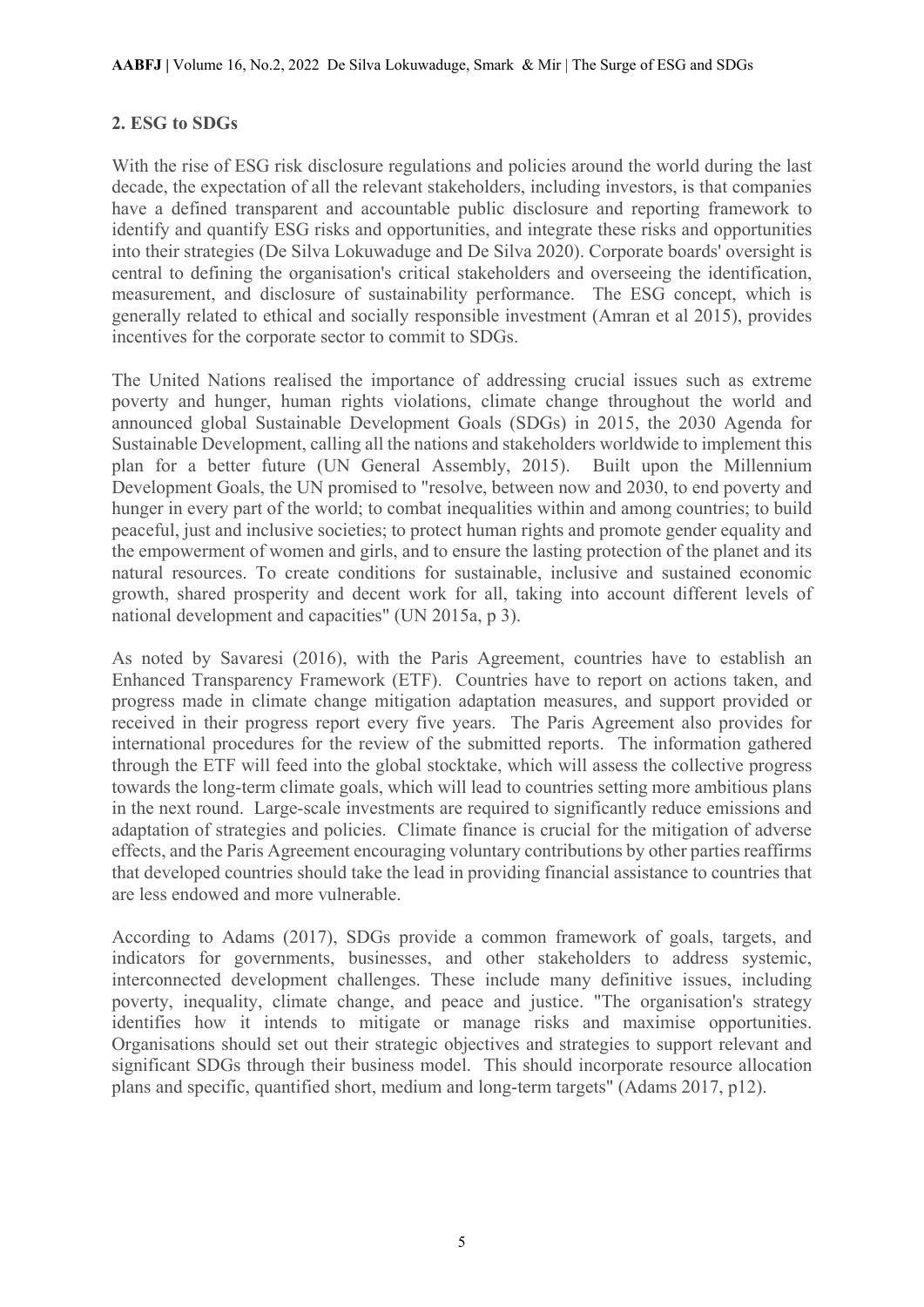This is a long term goal, and business resilience and financial performance will depend on balancing financial, social and environmental considerations in the company strategy. Risk management and boards and management need clarity on how the organisation can deliver value to its key stakeholders (De Silva Lokuwaduge and De Silva 2022). ESG risks and opportunities could be varied according to the industry (Busco et al., 2020; IFAC, 2020). For example, in energy, mining, and mineral industries, the transition to a net zero carbon business model is hugely challenging, while the challenge for the retail industry could be tied to their supply chain issues, such as how they resource their products, how their suppliers address issues such as modern-day slavery, how consumers use and value their products and services. Corporate boards should be able to ensure their investors and the other relevant stakeholders that their organisations' strategies proactively embed relevant sustainability measures in addressing the material impacts that their operating models cause on people, the planet, and society at large (Busco et al., 2020; Adams 2017).

#### **3. DISCUSSION**

Government leaders and corporate leaders, including boards of directors, now need to build knowledge and awareness of ESG issues related to risks, more than ever, in order to fulfil their governance responsibilities, such as accountability, fairness, and transparency which play a major role in this context. Knowledge and awareness of ESG are also observed in public sector entities around the globe. For example, Australia has a three tier government system: federal, state and local councils, and the collaboration of these three tiers are very important in achieving the ESG reporting requirements and SDG implementation. According to Armstrong and Li (2022), the Victorian Auditor General's Office (VAGO) Reports 2021 suggest that the Councils of local governments are rife with conflicts of interest, manipulation of land deals, lacking independence and being captured by their CEOs. The Victorian Government has recently introduced a new Local Government Act 2020 (VIC) to address corruption, poor professional conduct of particular individuals, and poor organisational culture exhibited by local government councils. This paper further discusses how this issue impacts governance, risk management and accountability, culture and leadership, relationships within councils, and how the inclusion of community governance will impact the selection of and the efficient delivery of programs by local governments.

Armstrong and Li (2022) argue 'that sustainability of future growth and well-being of local government in our communities can be assisted by good ESG practices. If carefully implemented, measures of ESG will provide vital missing information in measuring local government performance, i.e. well-designed social indicators which complement financial performance indicators, good governance (risk management, accountability, managing conflicts within Councils), the role of ethics and moral values in culture, and raised the issues of Council capabilities and potentially conflicting values in seeking alternative revenue sources" (Armstrong  $&$  Li 2022, p. 25). This paper suggests that future studies should analyse how local governments comply with the new Victorian Local Government Act introduced in 2020. What is missing? What should be changed? How is ESG being addressed in practice? What is the relationship between ESG and culture in a local government context in Victoria? Cultural and ethical considerations particular to Councils, community governance and ESG' in practice' will provide a strengthened basis for understanding the processes relevant to Council behaviour.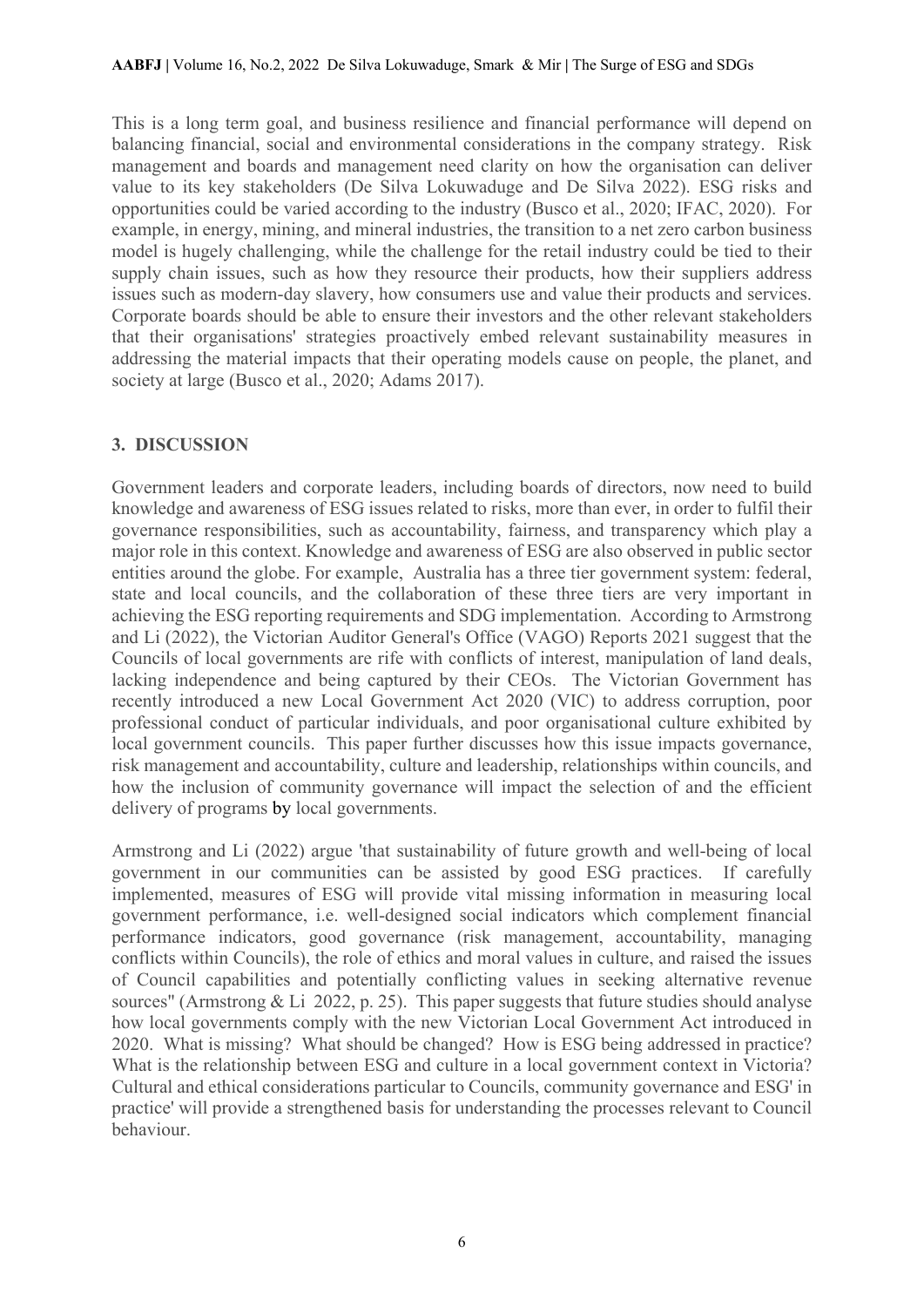Using Melbourne's Birrarung River governance as a case study Goodwin (2022) discussed the importance of Collaborative Urban River Governance as the most suitable governance mechanism for sustainable environmental and social outcomes. According to this article, "Victoria's Minister for Environment, Climate Change and Water in 2015 identified that the mechanisms in place for governance of Melbourne's Lower Yarra River inhibit the river's potential to enhance the liveability of the City of Melbourne. An absence of shared strategy and coordinated management across multiple government agencies was highlighted. Recommendations were made for revised governance arrangements, but they have been largely disregarded" (Goodwin 2022, p 32). According to the author, the arrangements that pertain to the Yarra are abnormally fragmented, and the Committee of Inquiry into the governance of the Lower Yarra River (Lower Yarra River Use Future Directions Group Report, 2015) identified twelve distinct clusters of regulation or oversight: Parks Victoria, City of Melbourne, Under Melbourne's dispersed local government model the municipalities of Yarra, Stonnington, Maribyrnong, Moonee Valley and Boroondara, Department of Environment, Land, Water and Planning, Department of Transport, Maritime Safety Victoria, Water Police, Business Associations such as Yarra River Business Association and Docklands Chamber of Commerce, Development Victoria, Port of Melbourne, Environment Protection Authority and Melbourne Water. This explains why collaborative governance could be the only way to success and why other governance mechanisms failed.

Nguyen et al. (2022) investigate the impact of ESG practice on firms' financial performance in the context of the US market from 2018 to 2020 using a sample of 57 US non-financial firms belonging to the S & P 500. This study reveals that the ESG benefits could make the firms appear more attractive to investors, creating higher market values of the firms' assets and then higher TobinQ ratios, which is consistent with the stakeholder-focused theory instead of the shareholder-focus perspective. The low managerial ownership in the US market may increase the chance of ESG overinvestment by the firms' managers, hence reducing firm value. However, under the pressure of the investors' strong demand for socially responsible investing, the US firms tend to become involved in ESG activities, obtaining a strong stakeholder commitment and thus creating additional firm value in the long run. Therefore, firms should invest in ESG and transparently and publicly disclose such information to strengthen stakeholder commitment and thus improve firms' financial performance.

Moore and Sciulli (2022) conducted a study on SDG disclosures within Australian Superannuation Funds, and according to the findings, increased attention to disclosures beyond the statutory financial statements is being pursued by professional bodies, governments, companies and other organisations due to the changing stakeholder demands and expectations for additional sustainability disclosures. The Australian superannuation industry is a trilliondollar business; a compulsory system developed to ensure a comfortable retirement income for the members. The UN SDGs are increasingly being used as a signal to the market that an organisation is meeting the demands of stakeholders. This study explores the types of SDG disclosures made by the largest superannuation funds in Australia, and it provides the most valuable contribution to institutional theory. In 2020, the Australian Council of Superannuation Investors (ASCI) increased pressure on ASX 200 companies to produce credible climate action plans, specifically "more rigorous" climate modelling and that there would be "more scrutiny" of their climate preparedness. Indirect institutional pressures from the UN and ASCI is starting to have an impact on the type and level of SDG disclosures in Australian superannuation funds. "Early adopters" (Higgins et al. 2014) are recognised as leaders in the industry, not only based on returns to members, but have a history of voluntary non-financial disclosures in the realm of ESG and SDGs. Hence, other superannuation funds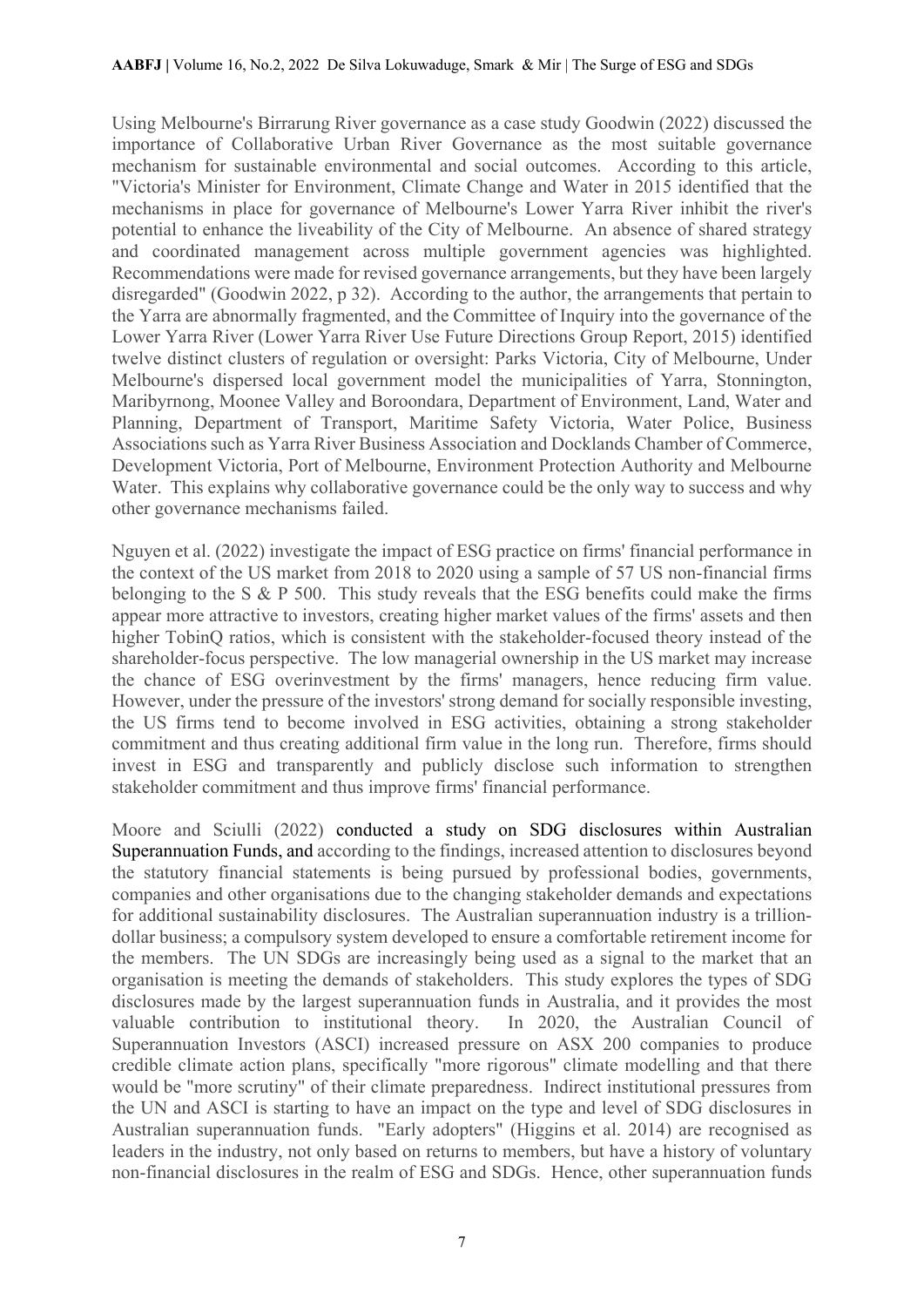will follow suit so that they do not appear to be laggards and these early adopters are institutionalising SDG disclosures. However, the findings of this study suggest that Australian superannuation funds currently disclose a minimal level of SDG disclosures in different reporting formats and tends to prevail where superannuation managers believe they can have the most impact.

SDG related research in developing countries' contexts is limited, and the impact of the funding bodies on public sector governance and accountability is scarce. De Silva et al. (2022) address the environmental accountability of public sector entities in internationally funded development projects in Sri Lanka. The results indicate that with the rise of non-traditional donors, environmental degradation is a continuing issue in Sri Lanka, as these donors tend only to focus on economic impacts despite the efforts of traditional donor agencies in monitoring and implementing environmental sustainability guidelines and SDG principles in infrastructure projects. This research reveals that drastic change in the donor landscape, with the rise of nontraditional donors and the deficiencies in public sector governance and accountability structures, pose a significant threat to the attainment of SDGs, including environmental sustainability in Sri Lanka, and there is an urgent need to find an effective balance between healthy economic growth and environmental sustainability in the international developmental context to accomplish the UN's SDGs.

Liao and Khan (2022) explore how companies use water accounting (WA) to address water shortages and water management issues and found that water shortages and freshwater scarcity are no longer limited to less developed countries in Asia. Developed economies are also experiencing a water crisis. Carbon accounting literature (see, for example, He et al. 2021) shows that companies propose solutions to gain profits for developed countries by sacrificing the profits of developing nations and similar inevitable situations happening in water accounting. More and more factories manufacturing western brands have been operating in developing countries, such as India, China, and water consumption and water pollution are becoming more severe because of the invasion of foreign factories. Although the local job opportunities are boosted, due to more factories, the intergenerational effects are adverse and hardly reversible. Developing countries' climate change and water quality issues negatively impact developed countries and their social image since Western brands still need to import products made out of polluted raw materials (Liao and Khan 2022). According to Sofian et al., (2022), CSR activities and reporting practices can improve financial performance. As a result, this type of reporting has been a hot topic of discussion for accountants, scholars, and researchers in recent decades.

Transparency of corporate social responsibility (CSR) reporting is as important as financial disclosure (Higgins et al., 2014), and numerous studies have proven the link between CSR and financial disclosure. However, the results of these studies on the relationship between CSR and earnings management, have been conflicting and mixed despite the possibility that CSR can boost company brand value, and reputation. Sofian et al. (2022) also reveal that, the motivation for companies to undertake CSR activities and their reporting practices continue to be debated, and the assumption is that the more socially and environmentally responsible and ethical a company is, the less motivation it has to engage in unethical financial tactics, like earnings management, even though there is evidence that CSR activities and reporting practices may be linked to information manipulation in corporate reporting.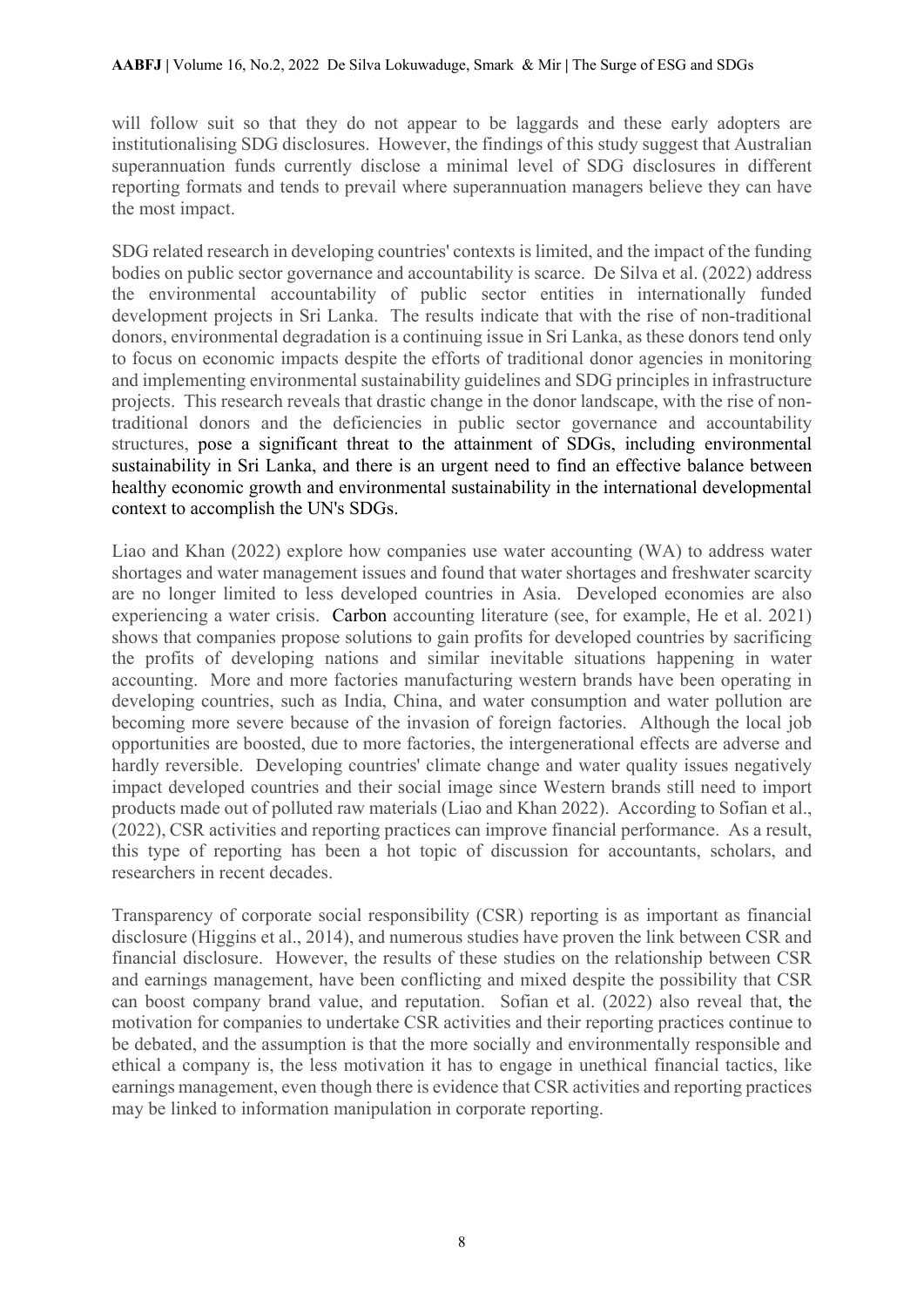#### **4. CONCLUSION**

Sustainability opportunities and challenges can be highly uncertain, unpredictable, future oriented and are close to a revolutionary perspective of the community, beyond the entity's control. The challenges raised by COVID-19 are unprecedented in the modern era, and the short-term focus on the pandemic is the priority of nations, for profit and not for profit organisations around the globe. At the same time, organisations should not allow these immediate needs of the recovery to derail progress on other urgent global ESG and SDG priorities critical to strong, sustainable economies. According to IFAC (2020), collaboration and cooperation are necessary to provide the opportunities of the 21st century for all parties. Therefore, corporate directors need to engage with key stakeholders to ensure they are taking all relevant steps in the boardroom, so the business not only properly assesses and mitigates sustainability risks (Kelly & Rich, 2007) but also understands the opportunities that sustainability considerations to translate the risks, trends, and stakeholder expectations into the business context, define material sustainability topics and establish measurement and reporting practices to inform business decisions and disclosure to achieve the future sustainability expectations. Careful consideration of the needs of broader stakeholders ultimately drives value for shareholders, and business leaders have an opportunity to use transparency to promote more effective engagement with investors and other stakeholders. Global and national leaders have legal and ethical responsibility to safeguard the limited resources and deliver sustainable outcomes to their nation and tell their sustainable stories to the world.

#### **REFERENCES**

Adams, C.A., (2017). The Sustainable Development Goals, integrated thinking and the integrated report. https://www.integratedreporting.org/resource/sdgs-integrated-thinkingand-the-integrated-report/ accessed on 15th Dec 2021

Amran, A., Ooi, S. K., Mydin, R. T., and Devi, S. S., (2015). The impact of business strategies on online sustainability disclosures. Business Strategy and the Environment, 24(6), 551-564. <https://doi.org/10.1002/bse.1837>

Armstrong, A and Li, Y., (2022) Governance and sustainability in local government, Australasian Accounting, Business and Finance Journal, 16(2), 12-3. <http://dx.doi.org/10.14453/aabfj.v16i2.3>

Busco, C., Consolandi, C., Eccles, R.G. and Sofra, E., (2020). A preliminary analysis of SASB reporting: Disclosure topics, financial relevance, and the financial intensity of ESG materiality. Journal of Applied Corporate Finance, 32(2), 117-125. <https://doi.org/10.1111/jacf.12411>

De Silva, K., Yapa, P.W.S. and Vesty, G.,(2022). Public Sector Accountability to Implement Sustainable Development Goals in Sri Lanka: Influence of Traditional and Non-Traditional Donors. Australasian Accounting, Business and Finance Journal, 16(2), 38-55. <http://dx.doi.org/10.14453/aabfj.v16i2.5>

De Silva Lokuwaduge, Chittra,S., Smark, C. and Mir, M., (2020). Sustainable development goals and businesses as active change agents. Australasian Accounting, Business and Finance Journal, 14(3), 1-5. <http://dx.doi.org/10.14453/aabfj.v14i3.1>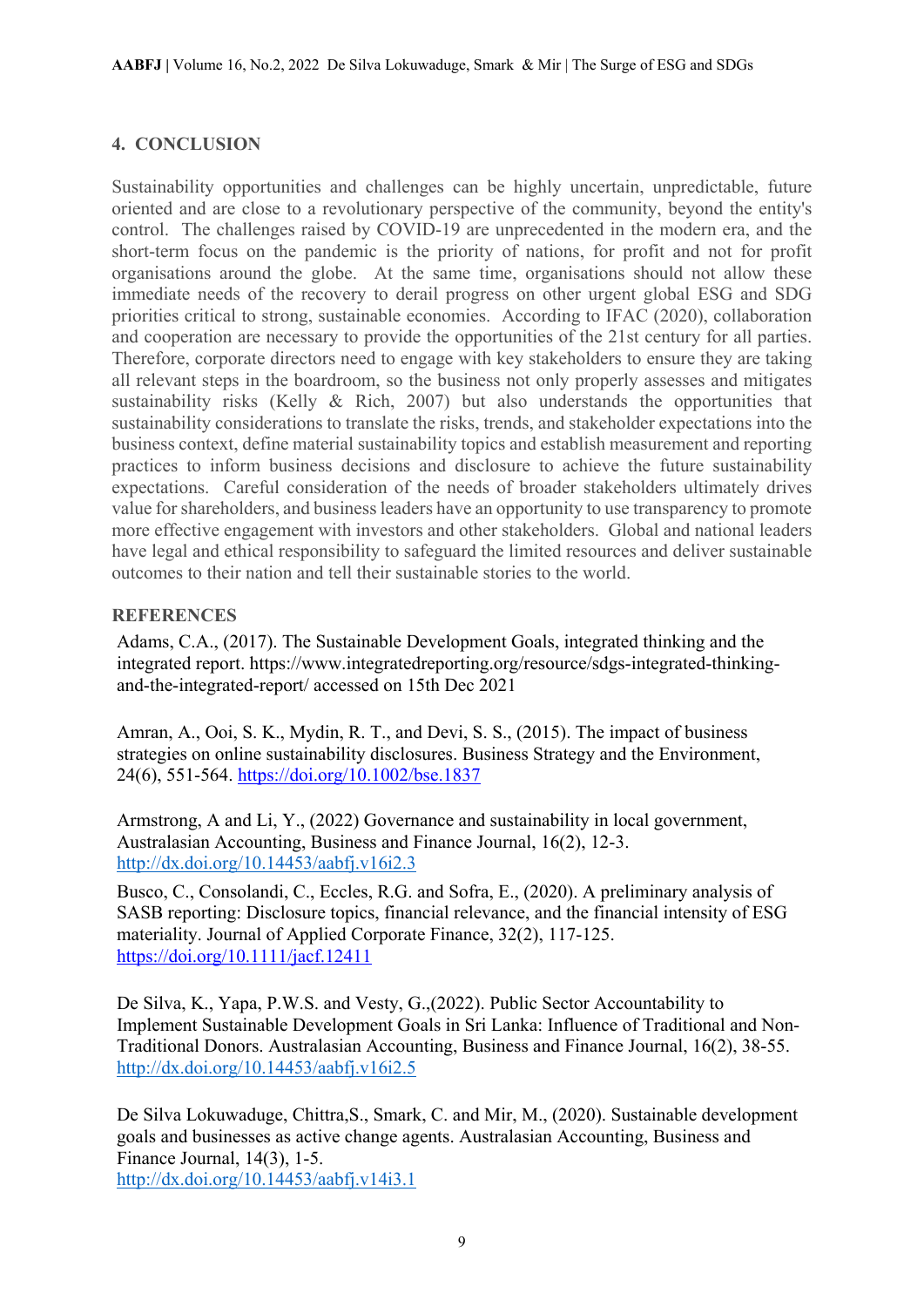De Silva Lokuwaduge, C.S. and de Silva, K., (2020). Emerging corporate disclosure of environmental social and governance (ESG) risks: An Australian study. Australasian Accounting, Business and Finance Journal, 14(2), 35-50. <https://doi.org/10.14453/aabfj.v14i2.4>

De Silva Lokuwaduge, C.S. and De Silva, K.M., (2022). ESG Risk Disclosure and the Risk of Green Washing. Australasian Accounting, Business and Finance Journal, 16(1), 146-159. <https://doi.org/10.14453/aabfj.v16i1.10>

De Silva, K.M.; Yapa, P.W. S. and Vesty, G., (2022) Public Sector Accountability to Implement Sustainable Development Goals in Sri Lanka: Influence of Traditional and Non-Traditional Donors, Australasian Accounting, Business and Finance Journal, 16(2), 2022, 53-71.

<http://dx.doi.org/10.14453/aabfj.v16i2.5>

Goodwin, D., (2022) Melbourne's Birrarung: the Missed Opportunity for Collaborative Urban River Governance, *Australasian Accounting, Business and Finance Journal*, 16(2), 2022, 32-52.

<http://dx.doi.org/10.14453/aabfj.v16i2.4>

He, R, Luo, L, Shamsuddin, A & Tang, Q., ( 2021), 'Corporate carbon accounting: a literature review of carbon accounting research from the Kyoto Protocol to the Paris Agreement', *Accounting & Finance*, https://doi.org/10.1111/acfi.12789

Higgins, C., Stubbs, W., & Love, T., (2014). Walking the talk(s): Organisational narratives of integrated reporting, Accounting, Auditing & Accountability Journal, 27 (7), 1090-1119. <https://doi.org/10.1108/AAAJ-04-2013-1303>

IFAC (2020) G20 - Moving forward together: Call for action https://www.ifac.org/system/files/publications/files/IFAC-G20-Call-to-Action-Moving-Forward-Together.pdf , (accessed on 20 Dec 2021).

IPCC, (2021) Climate Change 2021: The Physical Science Basis. Contribution of Working Group I to the Sixth Assessment Report of the Intergovernmental Panel on Climate Change [Masson-Delmotte, V., P. Zhai, A. Pirani, S.L. Connors, C. Péan, S. Berger, N. Caud, Y. Chen, L. Goldfarb, M.I. Gomis, M. Huang, K. Leitzell, E. Lonnoy, J.B.R. Matthews, T.K. Maycock, T. Waterfield, O. Yelekçi, R. Yu, and B. Zhou (eds.)]. Cambridge University Press. https://www.ipcc.ch/report/ar6/wg1/downloads/report/IPCC\_AR6\_WGI\_Citation.pdf

Kelly L and Rich D.. (2007) Turning Point: Which Countries' GHG Emissions Have Peaked? Which Will in the Future? https://www.nrdc.org/stories/paris-climate-agreement-everything-you-need-know accessed on 20 Dec 2021.

Kiron, D., Kruschwitz, N., Haanaes, K. and Reeves, M., (2015). Joining forces: Collaboration and leadership for sustainability. M.I.T. Sloan Management Review, 56(3).